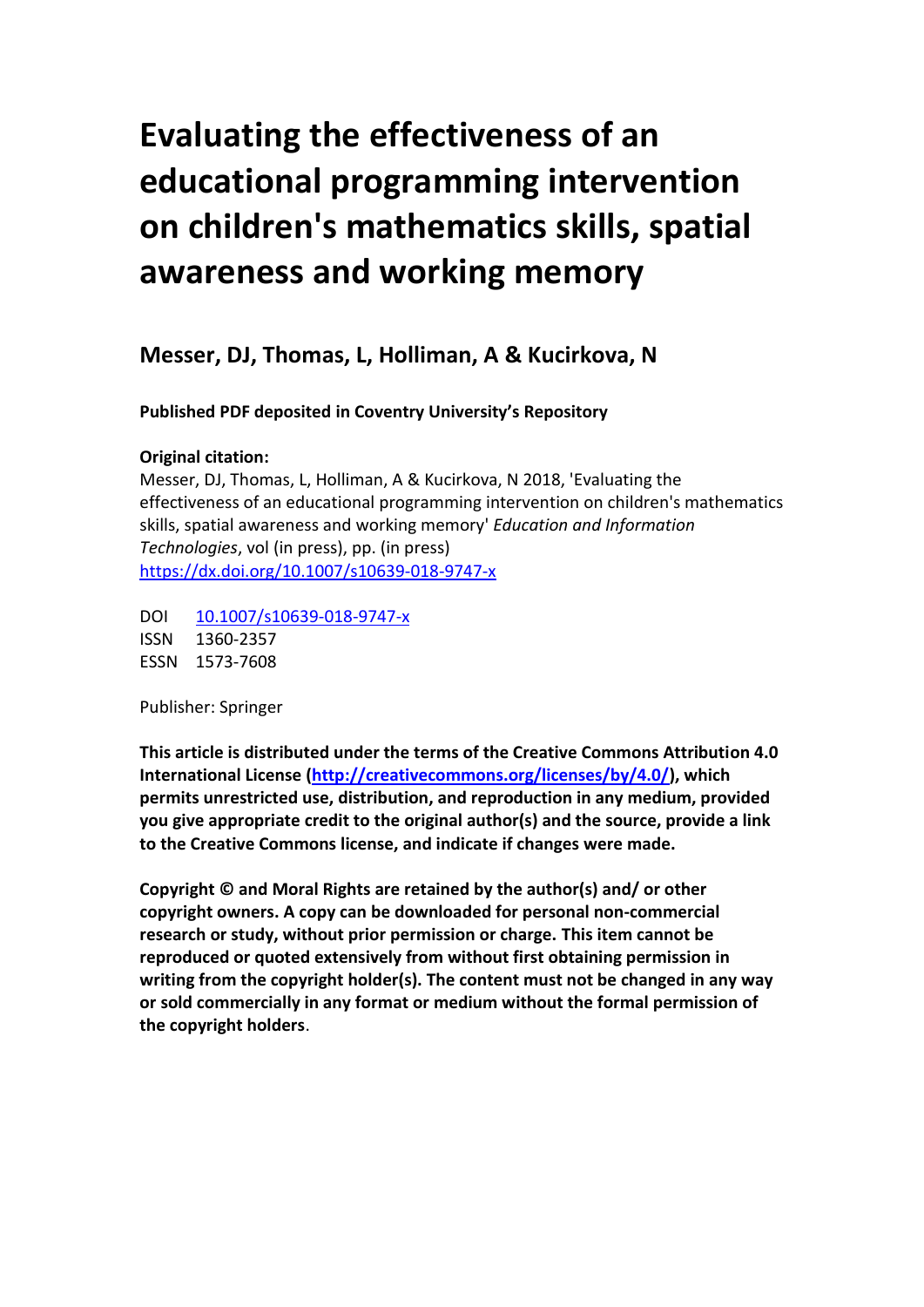

## Evaluating the effectiveness of an educational programming intervention on children's mathematics skills, spatial awareness and working memory

David Messer<sup>1</sup>  $\bullet$  Lucy Thomas<sup>2</sup>  $\cdot$ Andrew Holliman<sup>2</sup> . Natalia Kucirkova<sup>3</sup>

Received: 31 October 2017 /Accepted: 25 May 2018  $\circ$  The Author(s) 2018

Abstract This investigation concerns two questions: i). is simple educational programming with children, compared to working on mathematical tasks, more effective in increasing scores in mathematical abilities, spatial awareness and working memory? ii), is educational programming on a digital device, compared to similar paper and pencil programming activities, more effective in increasing mathematical abilities, spatial awareness and working memory? Forty-one 5 to 6 year olds from a UK infant school were randomly allocated to one of three groups: programming+iPad technology, programming using paper and pencils, and a comparison condition involving pencil and paper mathematical addition and subtraction tasks. Two 10-min intervention sessions took place each week, over a period of six weeks, with pre-intervention and post-intervention tests administered to assess children's mathematical abilities, spatial awareness and working memory. A series of mixed analyses of variance revealed that all three groups increased their mathematical abilities and spatial awareness. However, there were no significant increases in working memory, and there were no significant differences between any of the groups. These findings suggest that even a relatively short period of experience with programming can benefit other abilities and that the effects are similar to more directly targeted interventions. It was not found that programming using iPads resulted in higher scores than programming with paper and pencils.

 $\boxtimes$  David Messer [david.messer@open.ac.uk](mailto:david.messer@open.ac.uk)

<sup>&</sup>lt;sup>1</sup> Centre for Research in Education and Educational Technology, The Open University, Milton Keynes MK7 6AA, UK

<sup>&</sup>lt;sup>2</sup> Psychology Department, University of Coventry, Coventry CV1 5FB, UK

<sup>&</sup>lt;sup>3</sup> UCL Institute of Education, University College London, 20 Bedford Way, London WC1H 0AL, UK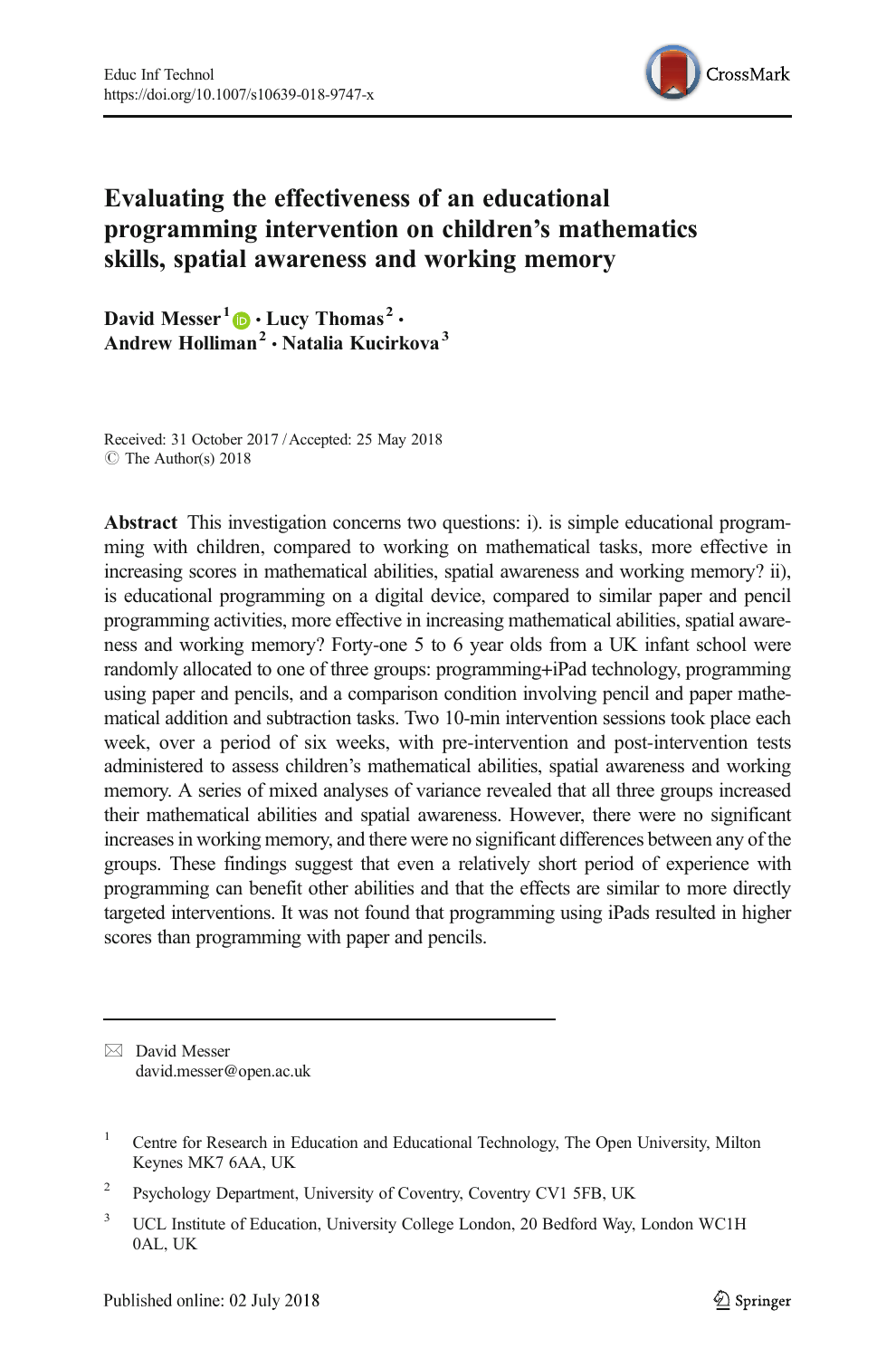Keywords Programming intervention . Children education . Working memory. Spatial awareness. Mathematical ability. Spatial awareness. Bee-bot

#### 1 Introduction

Educational research documenting the use of iPads in schools has been concerned with supporting children's story-making and writing (e.g., Rowe and Miller [2016](#page-10-0)), creativity and literacy (e.g., Dezuanni et al. [2015](#page-9-0)) or multiple outcomes for specific groups of children (e.g., children with autism, Allen et al. [2015](#page-9-0)). However, less attention has been paid to using iPad-supported programming to enhance children's other educational abilities. For previous generations of technology, it has been argued that the activity of programming could have general educational benefits beyond the acquisition of specific programming skills. In the 1980s, Seymour Papert created the Logo educational programming language to develop children's higher-level thinking (DiSessa [2000;](#page-9-0) Lye and Koh [2014;](#page-10-0) Papert [1980](#page-10-0)). Logo enabled children to solve problems in a playful environment, by giving commands to make a small mobile robot, called a 'turtle', move. Papert believed that using educational programming results in general cognitive gains as the experience advanced problem solving and other cognitive skills, and then these transfer to other domains, an argument that is becoming widely accepted (Scherer [2016\)](#page-10-0).

Papert's ideas have provided the theoretical framework for our research. The instructions and context needed to make Papert's Turtle move provided the necessary environment for children to programme, verbalise and visualize mathematical concepts: further, children were encouraged to relate abstract calculations to real life and their agency was enabled by the computer tool, use of which was coordinated by the teacher. It was through the simple educational programming of the Turtle (e.g. instructions such as forward 4, right 3) and through peer conversations that children tapped into community knowledge. This model provides a useful theoretical orientation for our work because it focussed on the way simple programming involving mathematical calculations could develop general abilities in children, and the context ensured that children's learning was intrinsically motivated and yet, open enough to incorporate novel, periodically added, concepts. Inspired by Papert's theory, we have adopted an experimental approach to address the question of whether educational programming has a positive effect on children's abilities involving mathematics, spatial relationships and working memory. In some important respects, the programming task we used differed in implementation from the research of Papert which usually involved a physical turtle; our programming involved digital screen based activities on an iPad as these and similar devices are becoming available in primary schools. As with Logo the children gave simple programming instructions in this case instructions to a bee about the route needed to reach some honey.

Research involving previous generations of technology have documented positive effects of programming. In a meta-analysis of 65 studies with a range of programming languages used by kindergarten to college students, Liao and Bright [\(1991\)](#page-10-0) reported that 89% of these studies resulted in positive effects of computer educational programming interventions compared to control groups. However, the reviewers pointed out that there was a lack of information about whether programming was as effective as other comparable interventions which involve similar non-computer based tasks.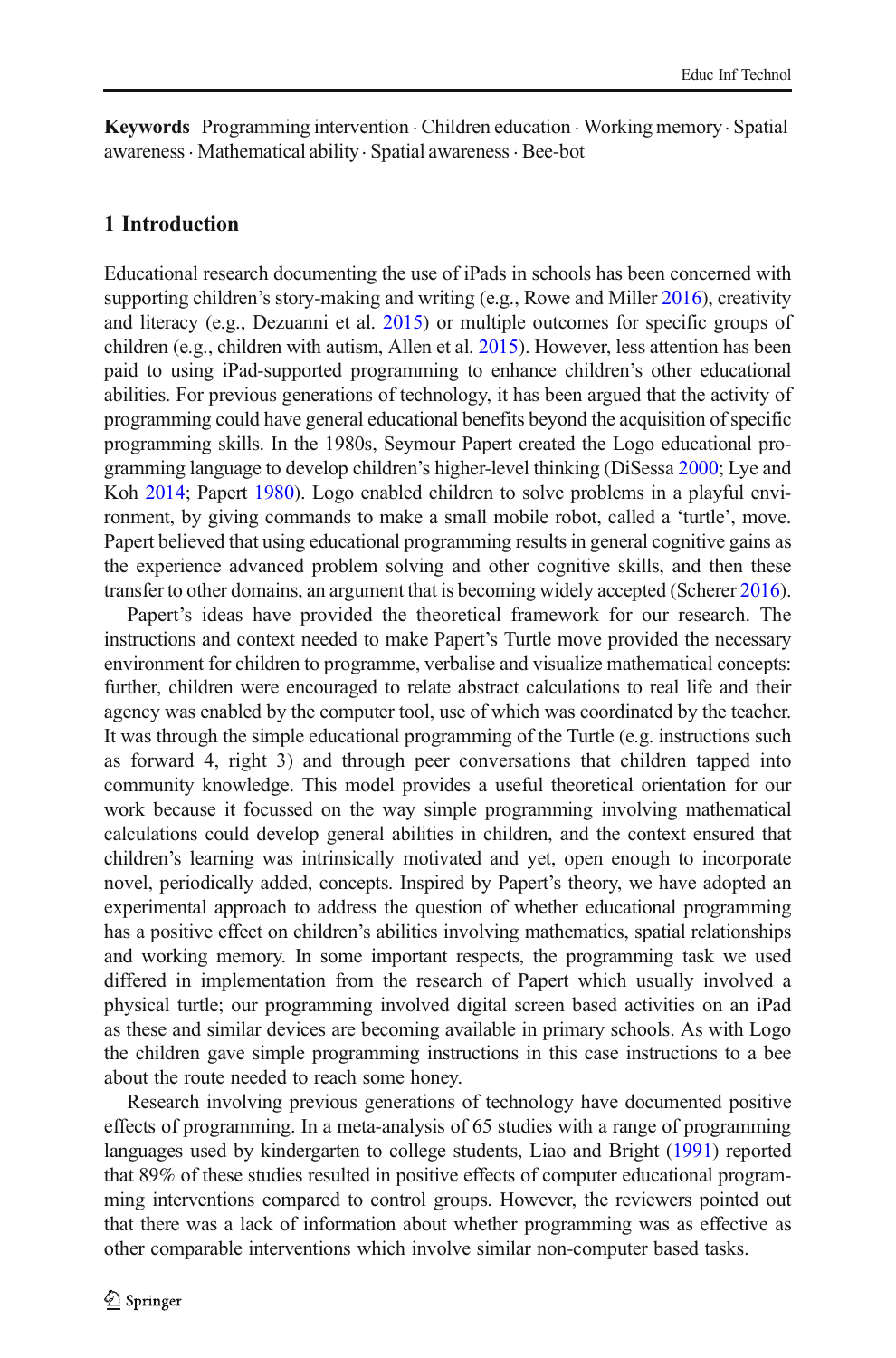Limited research interest has continued in the effects of programming when used by young children (see Fessakis et al. [2013\)](#page-10-0). Scherer [\(2016;](#page-10-0) page 2) has argued, largely based on research conducted in the 1980s and 1990s, that evidence about the 'transfer effects of computer programming skills on other skills such as problem solving and creativity is reasonable', but goes on to state that 'there is a strong need for empirical evidence supporting this, particularly in the context of the recent advancements of digital technologies'. This particularly applies to the UK primary school educational system, where research has been limited because programming was not until recently part of the UK National Curriculum. Thus, it is timely to revisit the issue of whether learning to programme has more general effect on children's abilities in the early primary years (5–6 years). This topic of research also connects to other current technology based initiatives which seek to enhance education, by using the power of technology (Sarker et al. [2017\)](#page-10-0).

Our investigation concerned the effect of educational programming on three different abilities, mathematics, spatial awareness and working memory. Mathematics was chosen partly because Papert assumed educational programming involving spatial relationships to have specific effects on mathematical abilities due to the related numeric content of the programming instructions. Indeed, it has been suggested that programming skills are part of what has been termed computational thinking (Lye and Koh [2014](#page-10-0)). In addition, mathematical abilities were chosen as an outcome measure as these have a central place in education and programming (e.g. use of algorithms) and programming appears to facilitate the learning of mathematics (Clements [2002;](#page-9-0) Computing at School [2013;](#page-9-0) Johnson [2000](#page-10-0); Tynker [2016\)](#page-10-0). Additionally, computer assisted learning may be an effective way to improve mathematical abilities (Cox et al. [2003;](#page-9-0) Cheung and Slavin [2013\)](#page-9-0).

Because the educational programming task involved trying to work out the best route to reach a target location it was thought that there might be improvements in the children's spatial awareness, which involves an understanding of an individual's location in relation to other objects in the environment (Baddeley [1996\)](#page-9-0). Spatial awareness has been found to be related to mathematics achievement (Raghubar et al. [2010\)](#page-10-0), and related to programming abilities (Ambrosio et al. [2014](#page-9-0)).

The central executive of the working memory system was chosen as the third outcome variable. The central executive involves higher-order allocation of attentional resources in the presence of distraction or interference and is linked to academic success (Baddeley [1996](#page-9-0)). An example of a working memory task is hearing a spoken sequence of numbers and being able to repeat back the sequence in reverse order, a task that involves both keeping information in memory and being able to manipulate the information at the same time, a process that often occurs in mathematical calculations. Thus, if programming has a general effect on the capacity for thinking through developing the capacity to access and hold information, then there is the possibility of gains in working memory. A number of studies have demonstrated that interventions can improve working memory capacity in children (Buschkuehl et al. [2012\)](#page-9-0). Consequently, we had tentative expectations that the experience of educational programming would increase working memory capacity.

The choice of comparison groups can be difficult in interventions where the effects of a learning process are being investigated (i.e. programming), and the intervention is presented using information technology (i.e. via iPads) which itself could have an effect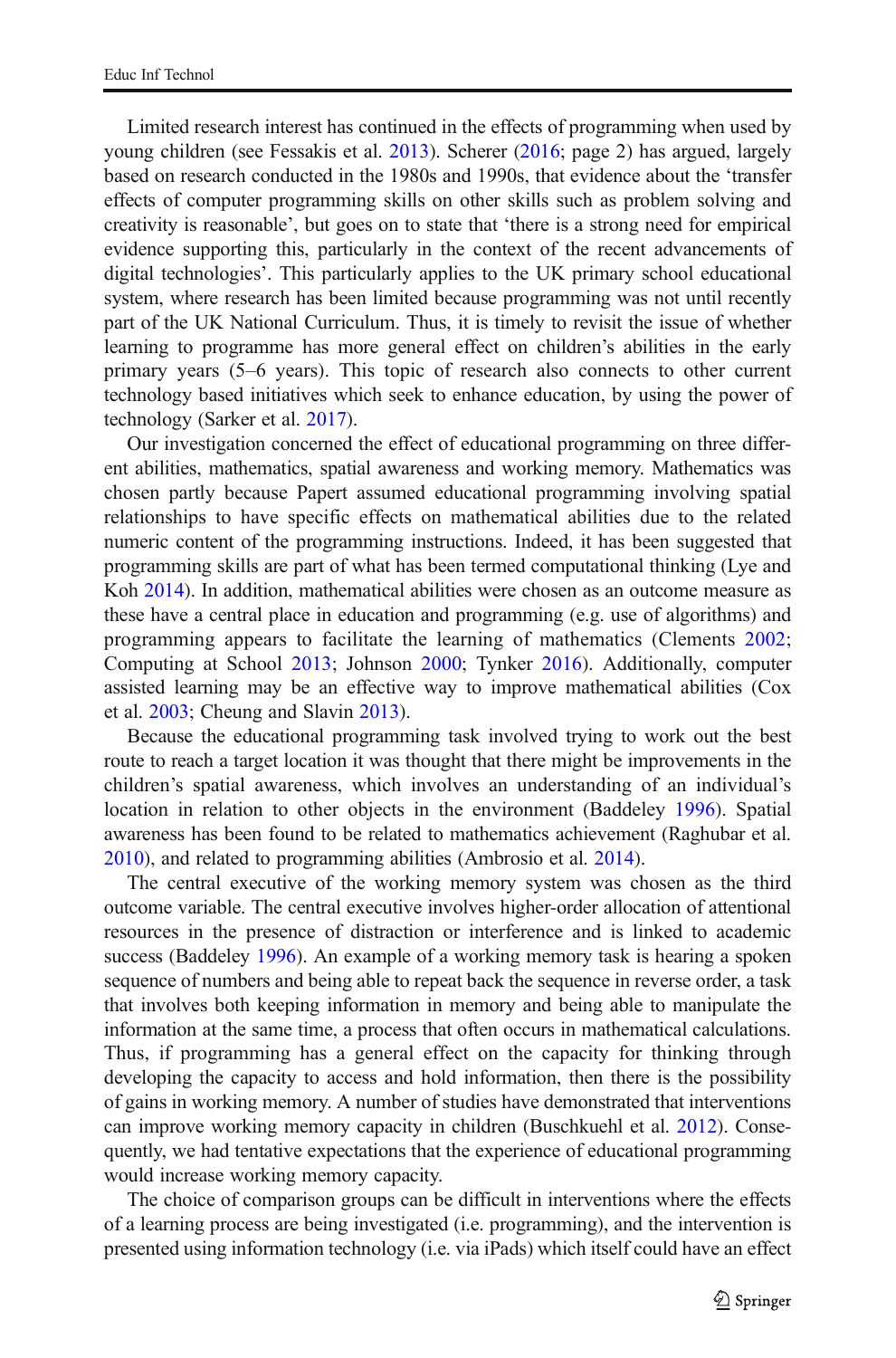on outcomes through motivation or related processes (Ciampa [2013;](#page-9-0) Passey et al. [2004\)](#page-10-0). Furthermore, it is of relevance that the technological determinist perspective supposes that technology by itself can enhance educational processes (Oliver [2010](#page-10-0)). In the light of these considerations it was decided to include a second intervention that involved the same Beebot programming operations, but which took place using paper and pencil tasks, to investigate whether programming on iPads was more effective in increasing mathematics, spatial awareness and working memory than similar paper and pencil tasks. In addition, there was a third group who did not carry out any programming, but were given addition and subtraction tasks to solve using paper and pencils (i.e. an active comparison group). This allowed us to examine whether the effects of programming were comparable or more effective than a teaching intervention which targeted mathematical abilities.

In sum, working memory, spatial awareness, and mathematics are important, inter-related abilities. Few studies have explored the impact of programming, and the way programming is taught, on these three abilities. Our research questions were:

- 1. Are increases in children's mathematical abilities, spatial awareness and working memory higher after educational programming than after working on mathematical tasks? We hypothesised that the two groups using programming would have higher scores after the intervention than the group who had to solve mathematical problems.
- 2. Is educational programming on iPads more effective than similar programming with paper and pencil tasks? We tentatively predicted that the motivating properties of iPads might result in higher post-test scores in the group who programmed with an iPad.

### 2 Methodology

#### 2.1 Participants

Forty-one pupils aged between 5 and 6 years (Mean age = 73.0 months,  $SD = 3.07$ , at the start of testing) were recruited from an infant school in Warwickshire, UK. This was a convenience sample obtained from two classes Participants were randomly assigned to one of the three intervention groups after pre-testing. Approval was obtained from the appropriate University Ethics Committee. Written consent was obtained from the parents and verbal consent from the children.

#### 2.2 Measures

#### 2.2.1 Mathematics

A school based measure of mathematics was developed. The test was carefully designed in close collaboration with the Year 1 teachers at the school using ideas from the British Ability Scales-3 (BAS-3) number skills subtest (Elliott and Smith [2011\)](#page-9-0), and the Wide Range Achievement Test math computation subtest (Wilkinson and Robertson [2006\)](#page-10-0). Twelve addition and subtraction questions were chosen which were thought to differentiate between the abilities present in the year group, and which were relevant to the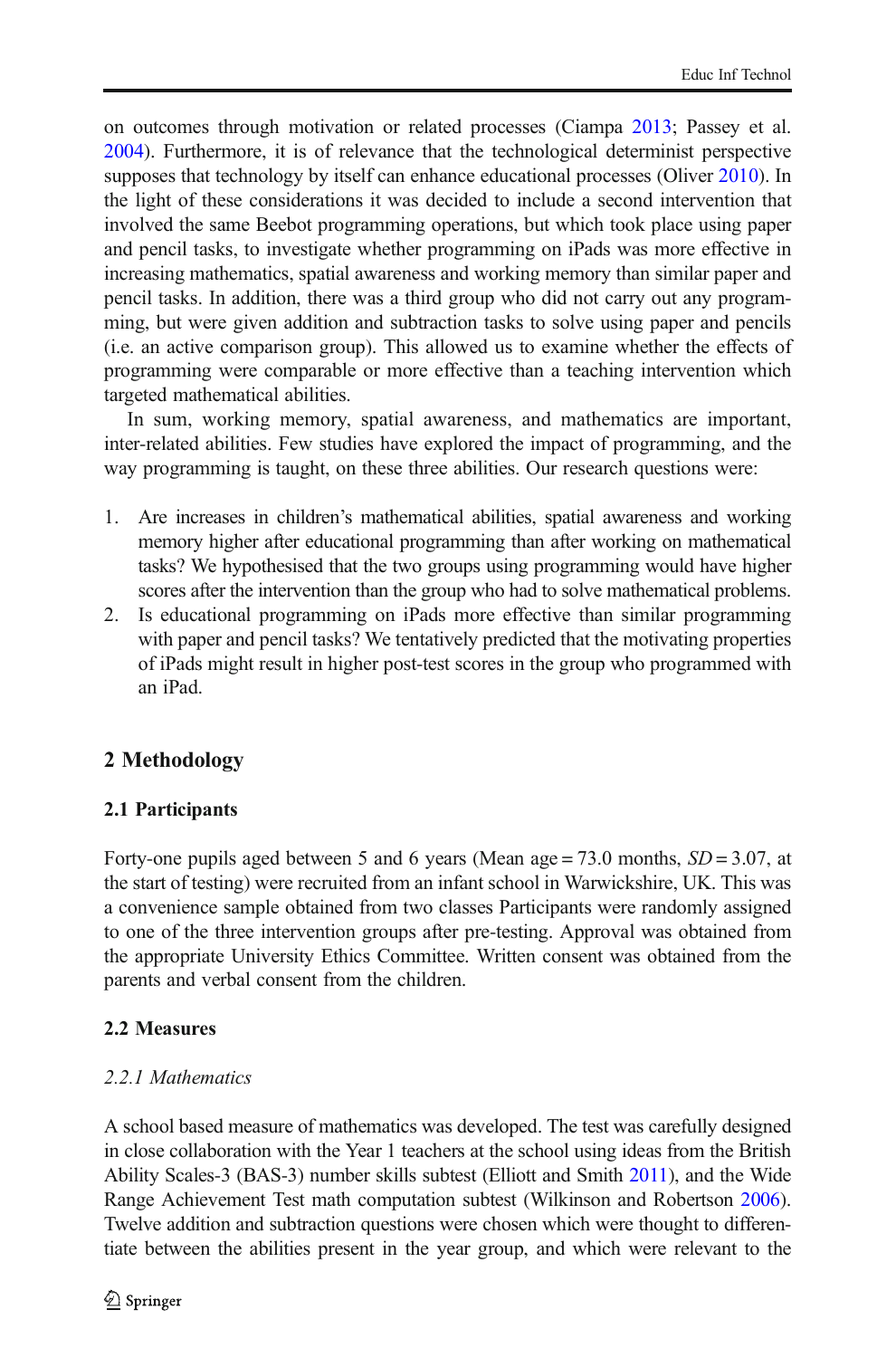national curriculum. The most simple item was  $1 + 2 = ?$ , a medium difficulty items was 8  $-2 = 3$ , and the most difficult question was  $2 = 46-6$  (children had to fill in an empty box that was positioned at the location of the question marks). Internal reliability (Cronbach's  $\alpha$ ) at pre-intervention was .84, and at post-intervention was .88.

#### 2.2.2 Spatial awareness

This ability was assessed using the standardised BAS-3 recognition of designs subtest (Elliott and Smith [2011](#page-9-0)). Children were shown an abstract line drawing for five seconds, it was removed and they had to identify what they had seen from four options. This process involved the children's analysis of shape, size, and orientation, together with visual-spatial memory. The maximum score was 24. Elliott and Smith ([2011](#page-9-0)) report internal reliability (Cronbach's α) of .77.

#### 2.2.3 Working memory

This ability was assessed using the BAS-3 recall of digits backwards subtest (Elliott and Smith [2011](#page-9-0)). Children listened to a sequence of spoken digits and attempt to repeat them back in reverse order. The maximum score was 25. Elliott and Smith ([2011](#page-9-0)) report internal reliability (Cronbach's  $\alpha$ ) of .89.

#### 2.3 Procedure

The spatial awareness and working memory standardised tests were administered in the school library during a single one-to-one session with the researcher. Teachers administered the maths questions during normal class time when participants worked independently and without teacher support. Assessments were administered in the following order during pre- and post-testing, recall of digits backwards and then spatial awareness. Scoring for all assessments was based on receiving one point for each correct response.

#### 2.4 Intervention tasks

During the intervention, all three groups took part in two 10-min sessions per week, for six weeks. The children either worked on educational programming or mathematical tasks. The children worked individually, with three or four children seated together. All participants received instructions and support was available after there had been at least one attempt at a problem. The participant needed to complete the questions at each level of difficulty before attempting a more difficult question. The three interventions are described below.

#### 2.4.1 Programming+technology group

The free Bee-bot iPad app (see Fig. [1](#page-6-0) of the app's screenshot) is available from TTS Group Limited, 2012. The app involves giving instructions to a bee so that it can reach a flower. Only the following commands could be used: forwards, backwards, turn right by  $90^\circ$ , turn left by  $90^\circ$ . Commands were given by pressing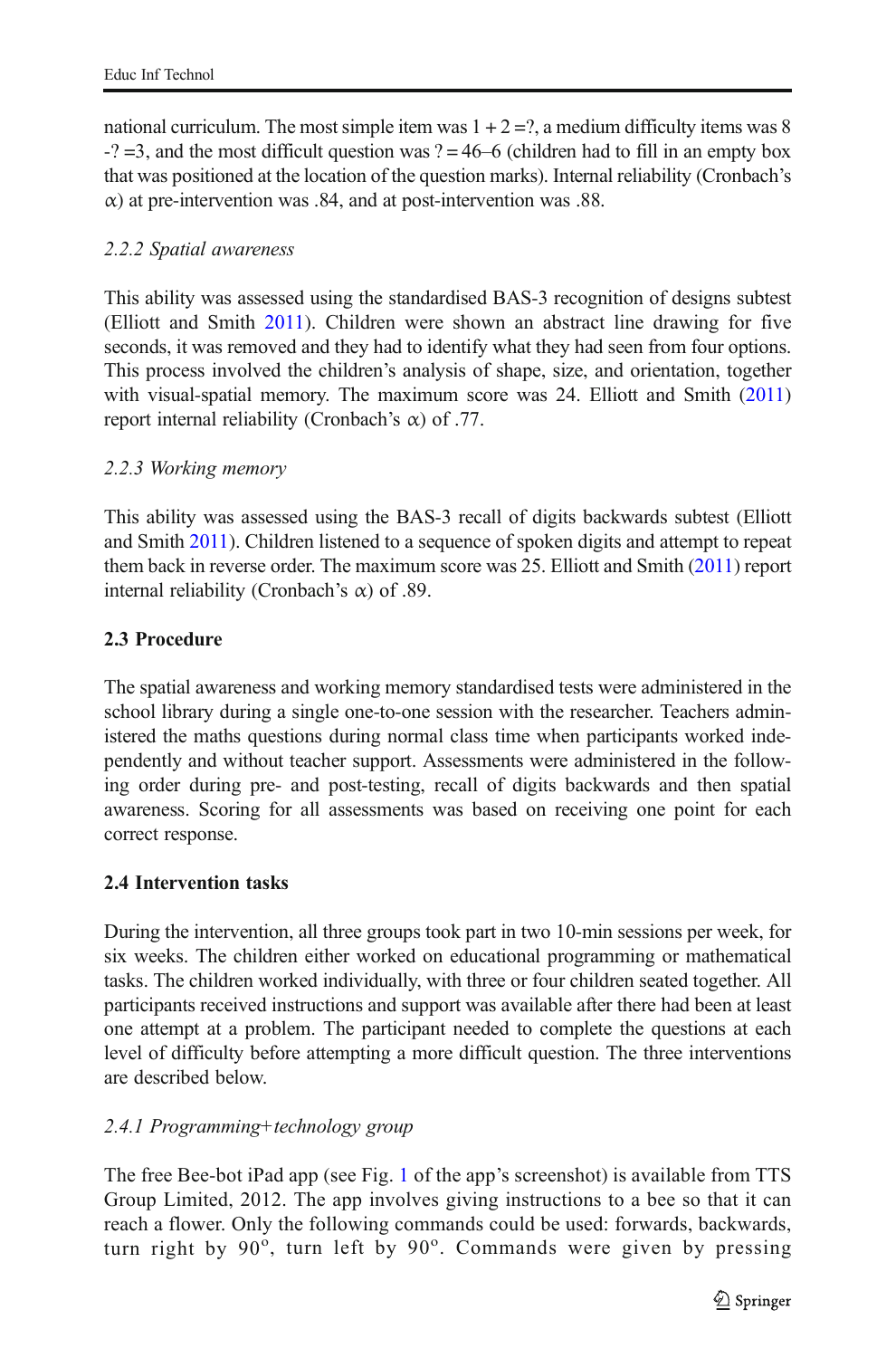<span id="page-6-0"></span>

Fig. 1 Bee-bot user interface

touch-sensitive buttons. One command, or a sequence of several commands, could be given at any time, with reset buttons clearing previous commands, and a 'Go' button to execute the commands. Eighteen progressively difficult levels were included, with a timer and stars awarded for a quick, successful completion of a level. These activities, involving paths, maze solving and program debugging, were developmentally appropriate for the age of the children.

#### 2.4.2 Paper and pencil programming group

A new paper-based task was designed to replicate the programming+technology task. Pictures of the eighteen Bee-bot levels were presented to children on paper. On the paper were lines where commands could be written and the tasks were very similar to those on the iPad. The commands could be drawn as icons and this minimised the influence of literacy abilities.

#### 2.4.3 Mathematics group

The active comparison task involved simple mathematical calculations which did not involve technology or programming. Age-appropriate images (underwater, outer space etc.) were presented, with a range of mathematical questions about these images. For example, the children had to count the number of umbrellas, trees and clouds in a picture, they then had to add or subtract some of the numbers they had counted. The questions involved addition and subtraction.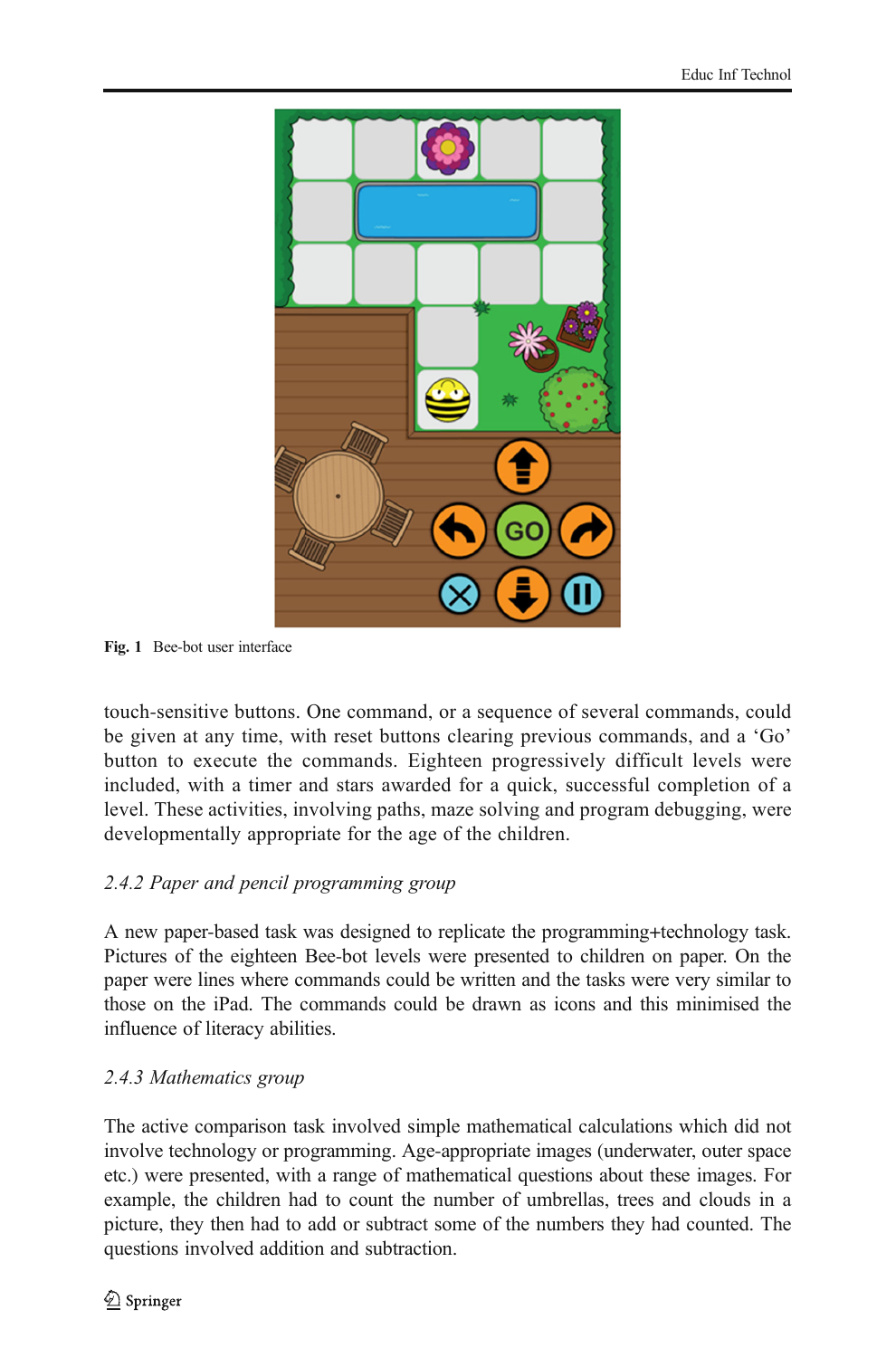#### 3 Results

Table 1 shows the number of correct responses for mathematics ability, spatial awareness and working memory for all three groups at pre- and post-test. There were increases in all the scores from pre-test to post-test except for working memory in the mathematics intervention. Inspection of graphs of these data suggested that the scores were normally distributed apart from the programming group's working memory pre-tests, which showed some positive skew. Box's M values concerning homogeneity of covariance across the groups were found to be non-significant.

To investigate whether there were group differences (Programming+iPad, Programming, and Mathematics) and differences according to when the tests were administered (pre-test and post-test), mixed analyses of variance were conducted. The 3 (group)  $\times$  2 (test times) analyses of variance were conducted separately on the scores for mathematical ability, spatial awareness and for working memory to give three sets of findings.

For mathematical ability and spatial awareness there was a similar pattern of findings with the only significant effect being the increase in scores from pre- to post-test, there were no significant group differences or interactions (for mathematics ability, there was a main effect of Time,  $F(1, 38) = 8.57$ ,  $p = .006$ , partial  $\eta^2 = .18$ ; no significant effect of Group,  $F(2, 38) = .79$ ,  $p = .463$ , partial  $\eta^2 = .04$ , and no interaction,  $F(2, 38) = .22$ , p = .804, partial  $\eta^2$  = .01. For spatial awareness, there was a significant effect of Time,  $F(1, 1)$  $38$ ) = 26.54, p = <.001, partial  $\eta^2$  = .41; no effect of Group,  $F(2, 38)$  = .50, p = .610, partial  $\eta^2$  = .03, and no interaction,  $F(2, 38)$  = .50, p = .610, partial  $\eta^2$  = .03). Lastly, for working memory, there was no significant effects indicating that none of the three types of intervention resulted in increases in working memory scores, nor were there group differences (Time,  $F(1, 38) = 2.00$ ,  $p = .166$ , partial  $\eta^2 = .05$ ; Group,  $F(2, 38) = 1.85$ , p = .171, partial  $\eta^2$  = .09, and interaction effect  $F(2, 38)$  = 1.79, p = .180, partial  $\eta^2$  = .09).

#### 4 Discussion

To our knowledge, this study provides the first evaluation of the effectiveness of an educational programming intervention on improving mathematics, spatial awareness

| Group                     | Mathematics (/24)     |                    | Spatial awareness (/25) |                        | Working memory $(12)$ |                        |
|---------------------------|-----------------------|--------------------|-------------------------|------------------------|-----------------------|------------------------|
|                           | Pre-test<br>Mean (SD) | Post-<br>Mean (SD) | Pre-test<br>Mean $(SD)$ | Post-test<br>Mean (SD) | Pre-test<br>Mean (SD) | Post-test<br>Mean (SD) |
| Programing<br>+Technology | 5.36 (3.03)           | 6.14(3.88)         | 9.36(2.50)              | 11.93(4.10)            | 7.79(2.33)            | 8.57(2.47)             |
| Programming               | 6.07(3.56)            | 7.43(4.03)         | 9.36(2.31)              | 12.50(4.03)            | 8.57(2.93)            | 9.43(3.01)             |
| <b>Mathematics</b>        | 4.54(3.18)            | 5.85 (3.24)        | 8.92 (1.50)             | 10.85(3.78)            | 7.46(2.22)            | 7.08(1.94)             |
| Mean                      | 5.34(3.25)            | 6.49(3.72)         | 9.22(2.12)              | 11.78 (3.94)           | 7.95(2.50)            | 8.39(2.65)             |

Table 1 Correct responses by intervention group (programming+technology, programming, and mathematics) and time (pre-tests and post-tests) on the measures of working memory, spatial awareness, and mathematics ability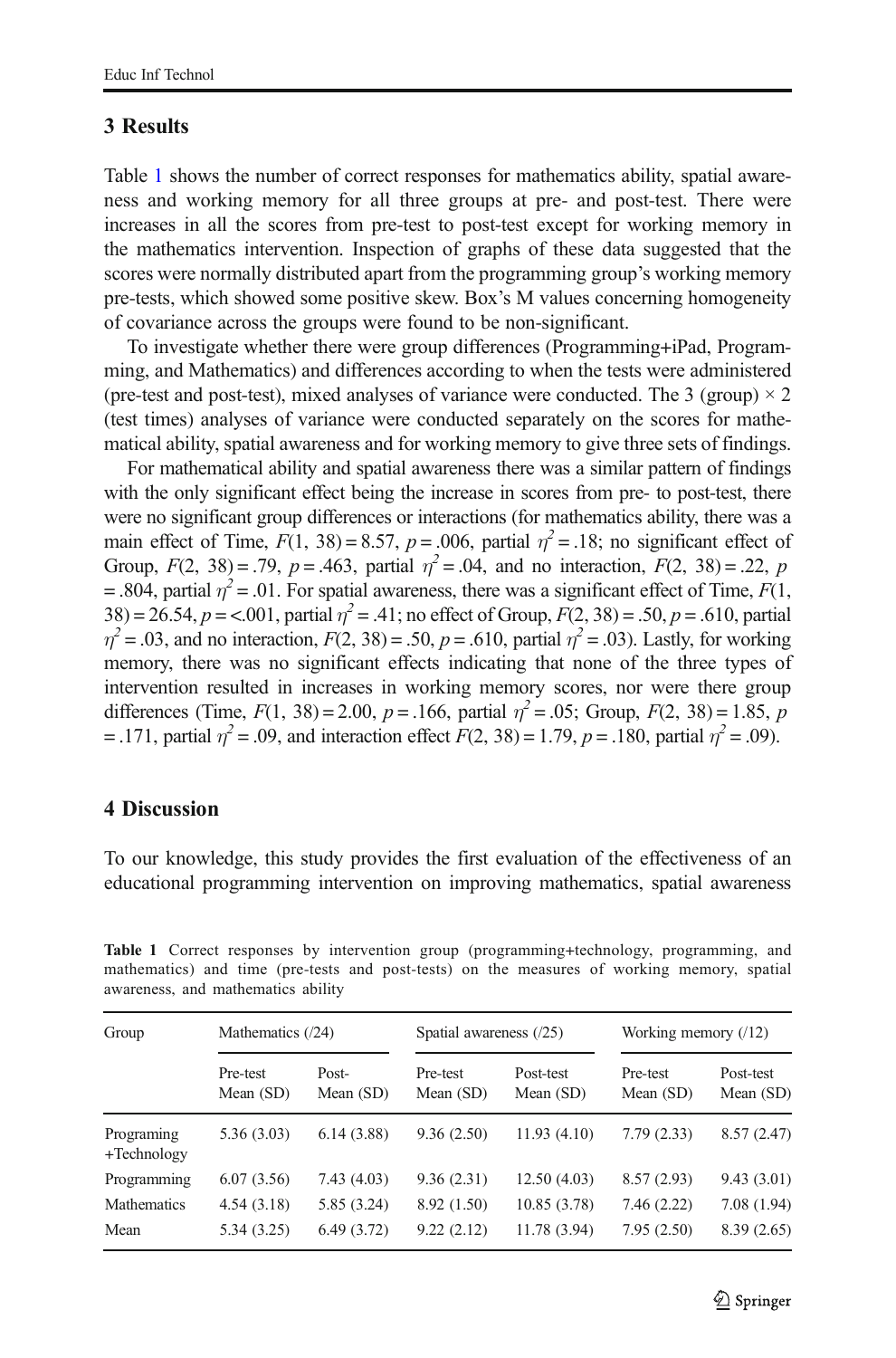and working memory in young children. All three groups had significant increases from pre- to post-test in mathematics and spatial awareness, but none of the groups had a significant pre- to post-tests increase in working memory. There was no evidence that the two programming intervention groups were significantly more effective in increasing scores on the three tests than the mathematics group, and there was no evidence that programming on an iPad was significantly more effective than a similar pencil and paper programming intervention.

The significant increase in mathematical abilities and spatial awareness in all three groups was unlikely to have been caused by general maturation over the comparatively short period of six weeks (Piaget [1971](#page-10-0)), and though it is possible that other school teaching could have increased these scores, we were not aware of any initiatives run in parallel to our study. Thus, the experiences of all three groups appears to have resulted in significantly increases in mathematics and spatial awareness. This provides support for the prediction that carrying out and learning simple programming will increase mathematical abilities and spatial awareness. The lack of a significant increase in working memory is probably because such increases are more difficult to achieve because they involve changes to basic information processing and may require a longer intervention (Melby-Lervåg et al. [2016](#page-10-0)).

It was expected that the two programming groups would have better post-test performance than the mathematics group. There was no support for this prediction and this suggests that: i) the experience of addition and subtraction had a direct effect on the children's mathematical abilities which were comparable to the experience of programming, and ii) that because the children needed to look at the pictures reasonably carefully and note the presence of different types of objects this appears to have given similar experiences with the paper and pencil mathematical tasks to the two programming conditions involving a spatial task. Thus, both programming directly targeting mathematical abilities, resulted in gains in mathematics and spatial awareness. These are encouraging findings as they suggest that young children's experience of programming can have effects on other important abilities, which is consistent with the idea that including programming experiences in the primary curriculum may lead to gains not only in programming, but also in other related domains (Papert [1980;](#page-10-0) Scherer [2016\)](#page-10-0). However, this interpretation needs to be supported by future research which would include a comparison group that carries out another type of activity (e.g. story construction) to rule out the possibility that some common experience was causing the increase in post-test scores of mathematics and spatial awareness.

In relation to our second prediction, contrary to expectations, we did not find that the programming with iPads was more effective than programming with paper and pencils. In other words, programming on an iPad did not confer any special advantage in terms of outcomes, this is consistent with arguments that the content of educational experiences is more important than the medium through which it is delivered (Clark [1994\)](#page-9-0). However, it should be acknowledged that the absence of significant difference between paper and pen programming and iPad based programming could have been due to a lack of statistical power. It also is worth noting that in practice, it is likely that programming will be taught on digital devices, so that although educational programming might be equally effective when taught using paper and pencil tasks, it is unlikely to be employed in this way.

A limitation of the present study was the sample size. Although the number of participants was similar to previous studies which have detected effects (Henry et al.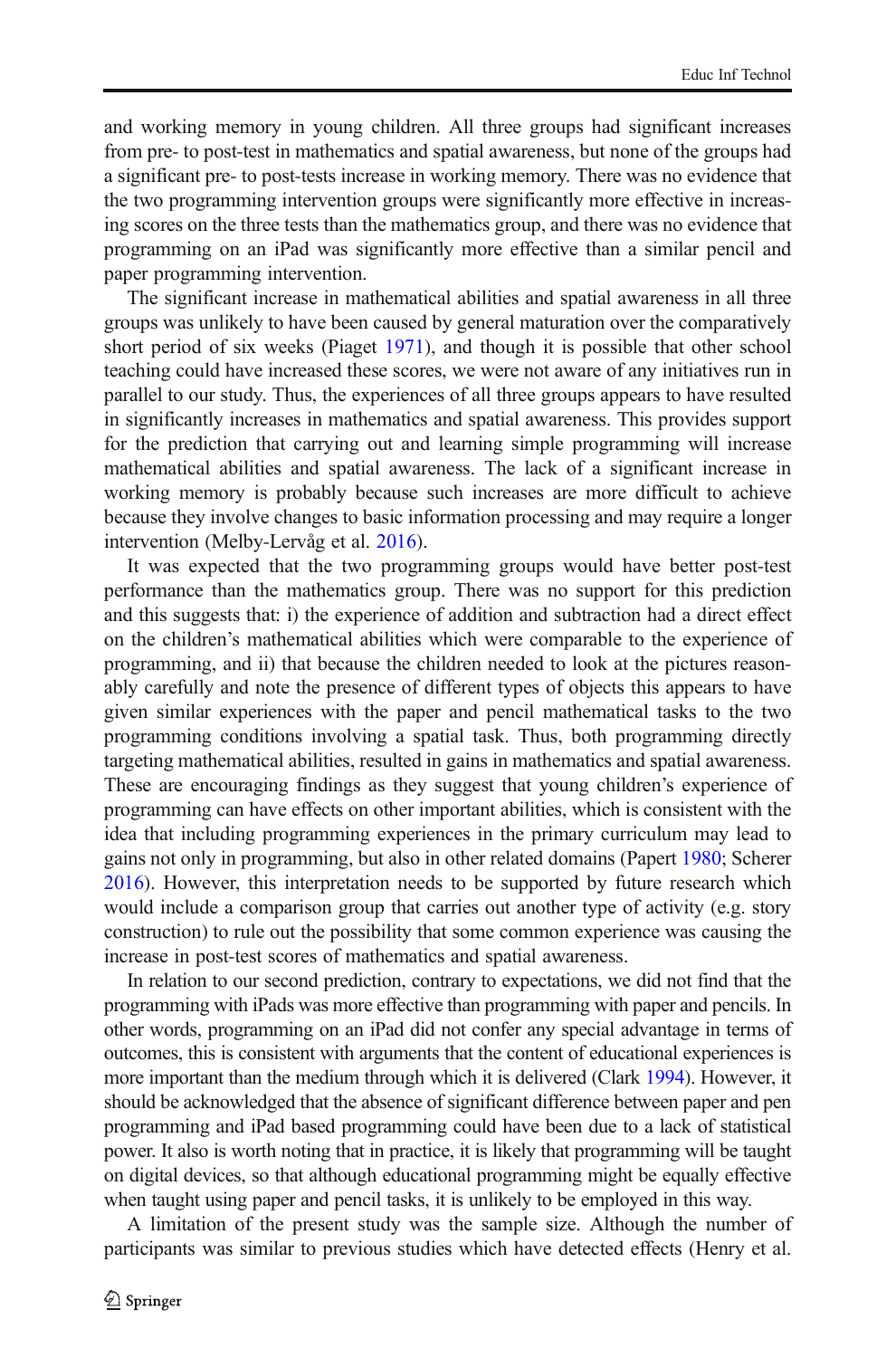<span id="page-9-0"></span>[2013;](#page-10-0) Holmes et al. [2009](#page-10-0); Melby-Lervåg and Hulme [2012\)](#page-10-0), the sample size may have made a type II error more likely. Another limitation of the present study was that maturation of general experience could have resulted in the improvements seen in all three groups.

To summarise, this investigation revealed that three types of learning experiences namely, simple programming on an iPad, simple programming with paper and pencil tasks, and practice with mathematical problems all resulted in significant pre- to post-intervention gains on assessments of mathematics and of spatial abilities. These are encouraging findings concerning the relevance of programming to other abilities. Further research is needed to support this interpretation, and in particular, an evaluation of whether similar gains occur when there is a comparison group that has a learning activity unrelated to the outcome assessments. In relation to our second research question, there was no support for the prediction that programming using iPads would be more effective than programming with paper and pencils, which is consistent with the argument that the content of instruction is more important than the medium through which it is delivered.

Open Access This article is distributed under the terms of the Creative Commons Attribution 4.0 International License (http://creativecommons.org/licenses/by/4.0/), which permits unrestricted use, distribution, and reproduction in any medium, provided you give appropriate credit to the original author(s) and the source, provide a link to the Creative Commons license, and indicate if changes were made.

Publisher's Note Springer Nature remains neutral with regard to jurisdictional claims in published maps and institutional affiliations.

#### **References**

- Allen, M. L., Hartley, C., & Cain, K. (2015). Do iPads promote symbolic understanding and word learning in children with autism? Frontiers in Psychology, 6. [https://doi.org/10.3389/fpsyg.2015.00138.](https://doi.org/10.3389/fpsyg.2015.00138)
- Ambrosio, A, Almeida, L, Macedo, J, & Franco A. (2014). Exploring core cognitive skills of Computational Thinking. University of Sussex [http://users.sussex.ac.uk/~bend/ppig2014/3ppig2014\\_submission\\_13.pdf](http://users.sussex.ac.uk/~bend/ppig2014/3ppig2014_submission_13.pdf). Accessed 6 June 6 2016.
- Baddeley, A. (1996). Exploring the central executive. Quarterly Journal of Experimental Psychology, 49, 5–28.
- Buschkuehl, M., Jaeggi, S., & Jonides, J. (2012). Neuronal effects following working memory training. Developmental Cognitive Neuroscience, 25, 167–179.
- Cheung, A., & Slavin, R. (2013). The effectiveness of educational technology applications for enhancing mathematics achievement in K-12 classrooms: a meta-analysis. Educational Research Review, 9, 88–113.
- Ciampa, K. (2013). Learning in a mobile age: an investigation of student motivation. Journal of Computer Assisted Learning, 30, 82–96.
- Clark, R. E. (1994). Media will never influence learning. Educational Technology Research and Development, 42(2), 21–29.
- Clements, D. (2002). Computers and early childhood mathematics. Contemporary Issues in Early Childhood, 2, 160–181.
- Computing at School. (2013). 160–181. Computing in the National Curriculum: A guide for primary teachers. Swindon: Computing at School, part of BCS.
- Cox, M., Abbott, C., Webb, M., Blakeley, B., Beauchamp, T., & Rhodes, V. (2003). ICT and attainment: A review of the research literature. In ICT in Schools Research and Evaluation Series, No 17. Coventry: Becta/DfES.
- Dezuanni, M., Dooley, K., Gattenhof, S., & Knight, L. (2015). iPads in the early years: Developing literacy and creativity. New York: Routledge.

DiSessa, A. (2000). Changing minds: Computers, learning, and literacy. Boston: MIT Press.

Elliott, C., & Smith, P. (2011). British ability scales III. London: GL Assessment.